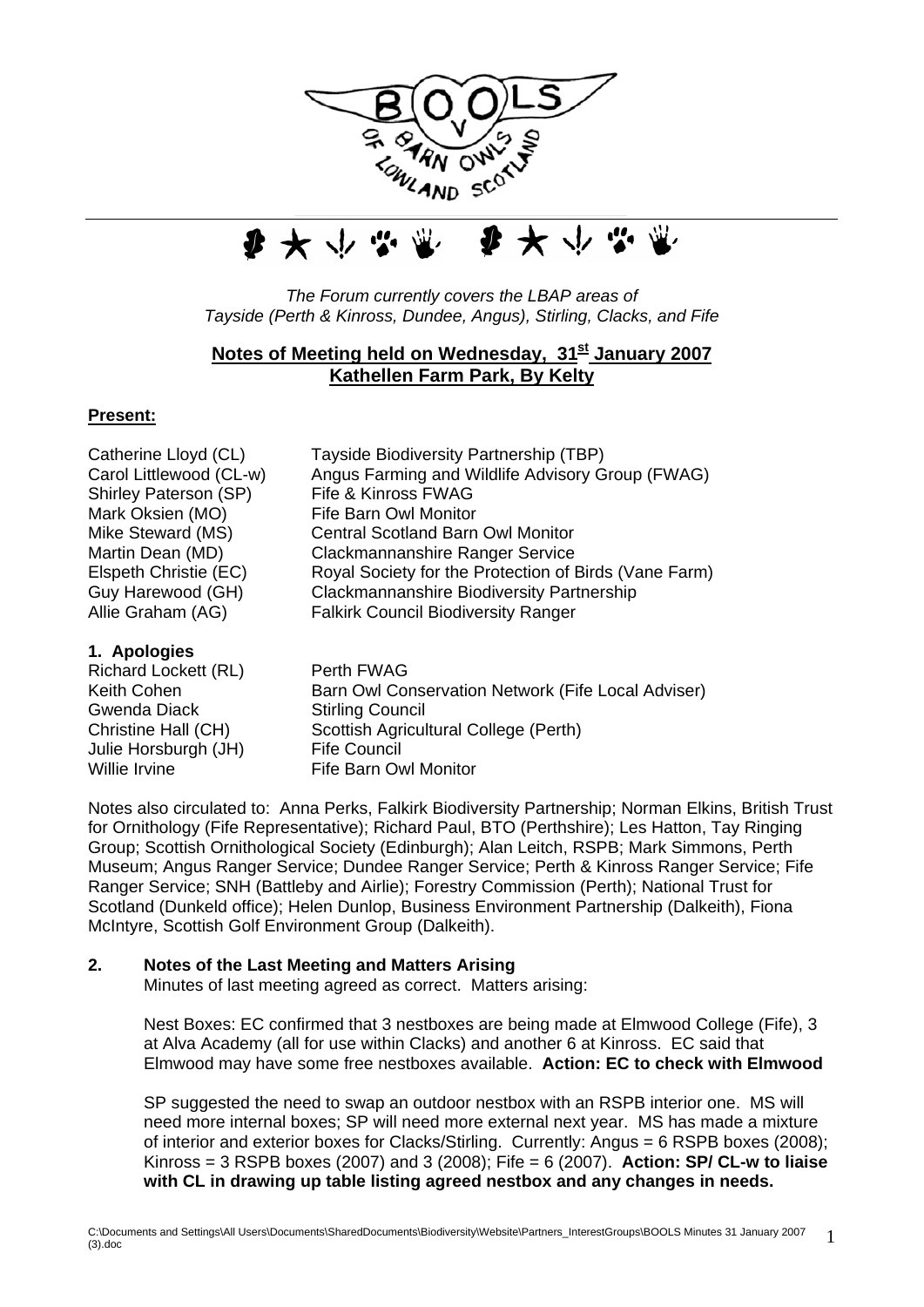At the last meeting it had been agreed to look into own area labelling of boxes; JH would look into plastic waymakers and if there would be an opportunity to bulk purchase these for all BOOLS members. **Action: ALL to look at own labelling; JH - plastic waymarkers.** 

Postcards: CL confirmed that the printers had planned to deliver the postcards to Vane Farm yesterday, but with the closure of the Visitor Centre today and the meeting's enforced move to Kathellan, it was not possible to have them delivered to the new venue. They would now be delivered to FWAG Scotland in Perth as soon as possible. Agreed print runs:

| "Delivery" Address                                | <b>Reply Address for Records</b>       | No. of    |
|---------------------------------------------------|----------------------------------------|-----------|
|                                                   |                                        | postcards |
| Stirling address – to be delivered to Gwenda      | Ranger Service, Stirling Council       | 2.500     |
| <b>Diack</b>                                      |                                        |           |
| Fife address – to be delivered to Julie Horsburgh | <b>TAPIF, Fife Council</b>             | 2,500     |
| (Fife & Kinross FWAG to retain some)              |                                        |           |
| Clacks address - to be delivered to Guy           | <b>Clacks Biodiversity Partnership</b> | 2,000     |
| Harewood or Martin Dean                           |                                        |           |
| Perthshire address – to be delivered to Christine | <b>SAC Perth</b>                       | 2,000     |
| Hall                                              |                                        |           |
| Tayside address -                                 | Angus FWAG                             | 8,000     |
| 2,000 to be distributed via CL to                 |                                        |           |
| <b>VisitScotland Tourist Information Centres;</b> |                                        |           |
| 500 to CL for TBP use;                            |                                        |           |
| 5,500 to be shared between Angus,<br>٠            |                                        |           |
| Perthshire and Kinross FWAGs                      |                                        |           |
|                                                   |                                        |           |

Could each area please ensure that EC receives a batch of postcards to hand out to school groups, etc. MO, WI and MS will also need a batch of appropriate postcards for their own use. **Action: All above to liaise with EC regarding postcards/ Action: All above to liaise with MO, WI and MS.** 

The print run of 17k copies has used up the survey budget and there is therefore no future funding for a reprint. However, all felt that the larger initial print run should be more than sufficient for the period of the project.

Poster: CL circulated the first draft and will take back everyone's ideas to draw up a second draft. She confirmed the template poster could be put on CD so that each area could add their own address details and run off as many copies as required. It could also be put on different websites.

She warned that using the existing postcard image, provided by RSPB (and strictly copyright to them), would entail an additional cost – both for replication in a poster, and for use on any of the Forum members' websites. The quote from RSPB Images for use of the photograph on the Tayside Biodiversity Partnership's website is £150 plus VAT – this would be payable each time the image is used by anyone else in BOOLS. **Action: All to note!**

CL will ask the Forestry Commission if they could provide the Forum with a free (or cheaper) barn owl image to be used on our websites and the poster. **Action: CL.** 

# **3. Funding Claims / Budget & Work Programme**

CL had previously circulated JH's Treasurer's Report and Work Programme update to the group (appended at the end of the minutes). JH had completed Claim 2 (Claim 1 was blank) - all funding present and correct. JH had thanked everyone for working so efficiently - it all balanced. As regards the Treasurer's Report, JH made some recommendations and said she needed to know the outcome so orders can be placed as soon as possible – the 2006/07 aspect of the project has to be delivered and paid by the end of March (or it is lost).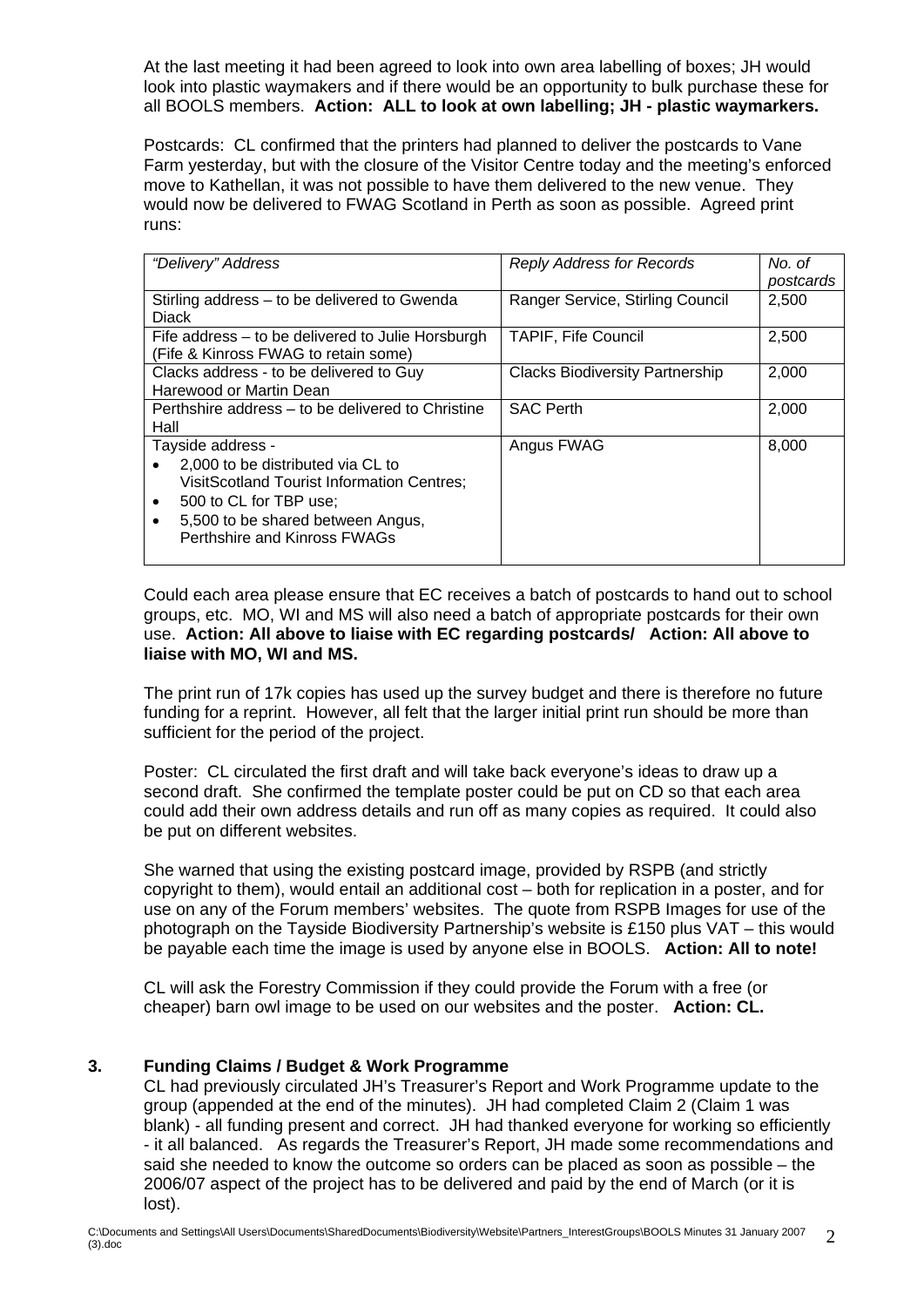JH also asked for copies of all publicity the projects generated as she will need to send details with the Progress Report. **Action: All to send newspaper cuttings, web articles, press releases, etc. to JH ASAP.** 

As the number of farm visits had been added up wrongly, JH asked if it would be possible to undertake four more visits (unfunded), or to count them as part of any match funding obtained. CL said that CH had just received a grant from the Tayside Biodiversity Action Fund which would count as match funding. **Action: All to consider and discuss with JH.** 

JH also asked CH to confirm the match funding achieved for the Perthshire Barn Owl Project so that details can be reported to the Scott Executive. **Action: CH to contact JH.** 

JH wanted to thank everyone for recording "In kind" time and to remind us to keep the claim forms up to date as they are an essential part of securing the maximum money from the Scottish Executive – especially as we can only claim 71% of costs. **Action: All to send "in kind" claims regularly to JH.** 

The Treasurer's Report was discussed. Item 4: MS confirmed he had invoiced JH for the nestboxes on 28/12/06, but had not yet received payment. **Action: JH to liaise with MS.** 

The Work Programme was discussed as follows –

FWAG farm event in Clacks/Stirling – MS confirmed he would be running a ringing event near Blair Drummond in July (the dates would be confirmed three weeks before the event). **Action: MS to keep the group informed of plans.** 

FWAG Farm event in Fife/Kinross – SP discussed a possible Barn Owl event at a farm near Wormit, North East Fife, to take place at the beginning of April. The location of the event would also be within travelling distance of anyone keen to join in from Angus and Dundee. EC offered to contribute pellets and educational materials. **Action: SP to circulate confirmed details of the event in due course.** 

Nestbox-making event, Fife – Although 7 July had been agreed as the potential "Barn Owl Day" at Lochore Meadows Country Park to join in with the Fife Conservation Volunteers (FCV), SP said she may have to change the date. It is possible the event may have to be delayed until the autumn, or into 2008, as the 2007 FCV Diary has now been confirmed. **Action: SP to contact Dallas Seawright re FCV event** 

BOOLS Newsletter – there was a lot of discussion regarding who should compile the two newsletters. There is to be a separate Tayside Barn Owl Newsletter published in the spring. Funding for this is from the Cairngorms Biodiversity Partnership and the newsletter will report on the success of the long-term Tayside projects. There will be acknowledgement of BOOLS, but the newsletter is more of an "end of project" report.

CL said she had little time to prepare the first BOOLS Newsletter in the spring and wondered if Tayside could defer their editorship to the second Newsletter due next winter. MD and GH offered to compile the first Newsletter. However, CL-w and SP said they would be happy to take on the editorship of both newsletters, compiling everyone's contributions and sourcing photographs/sketches, etc. As both newsletters will be very much a team effort, it was agreed that CL-w and SP would act as editors. **Action: All to send reports, news stories, educational information and photographs to CL-w and SP by 15 April.**

MS has part-written a Monitoring Newsletter for the Stirling area and it was agreed this could be inserted into the Clacks/Stirling distribution of the first BOOLS newsletter. CL suggested a similar monitoring newsletter could be prepared for Tayside and Fife in the future. **Action: MS to circulate his Monitoring Newsletter to BOOLS members and liaise with MD, GH and Gwenda Diack regarding distribution.**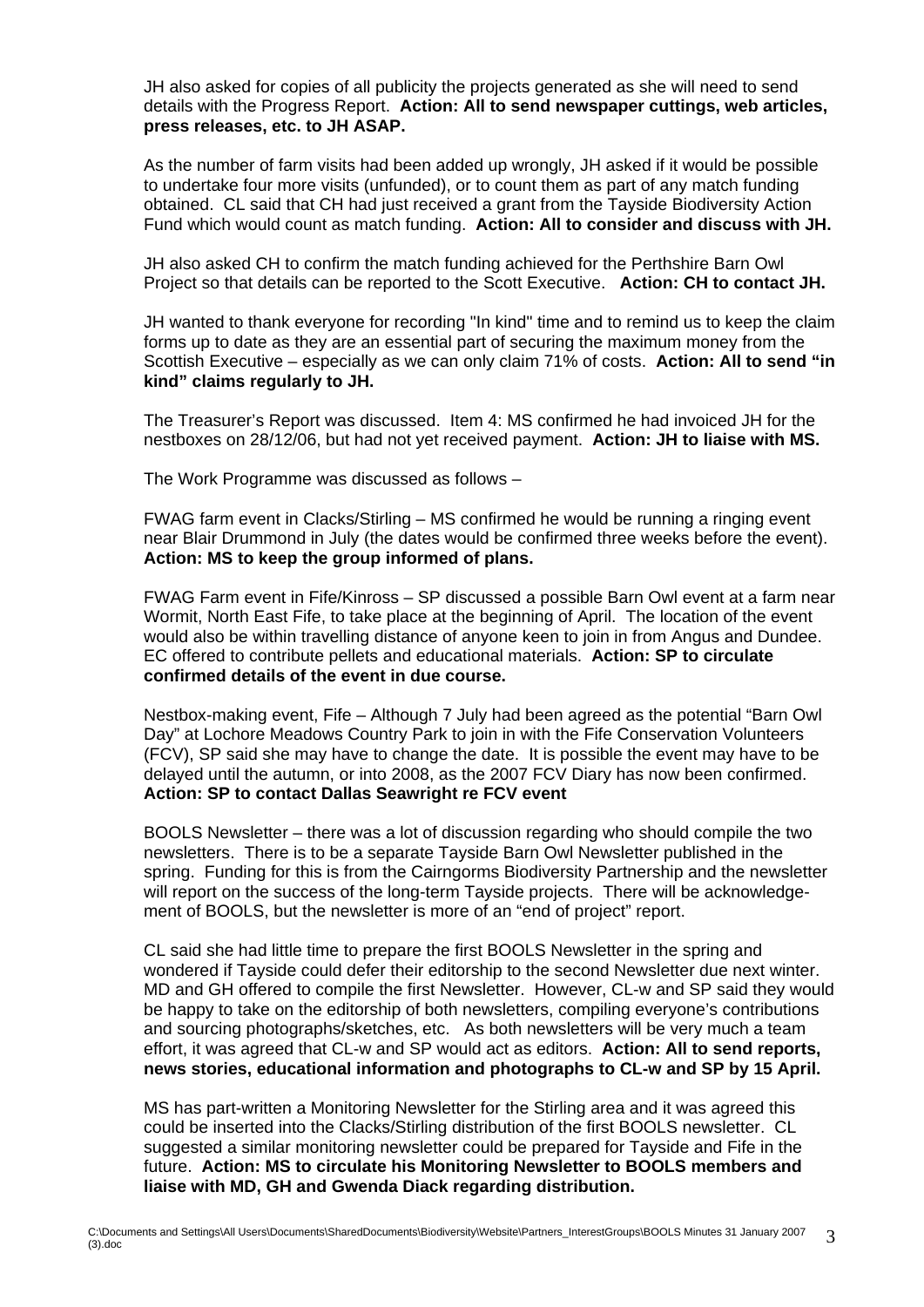Launch of BOOLS Postcard Survey - CL reminded everyone that the BTO National Nestbox Week takes place around 14 February – further details on [www.bto.org.](http://www.bto.org/) This might be an appropriate time to publicise the launch of the BOOLS postcards.

# **4. Area Updates**

#### *RSPB Education*

Alva Academy and Kinross High Schools are both making nestboxes. This has proved more time-consuming than expected, so although there has been a saving of material costs, the budget has remained the same. Both groups have learning difficulties and the teachers have said they are all getting a lot out of the visits. EC will have made 5 visits to each school by the end of March. Kinross High will have an outing to Vane Farm; Alva Academy will be able to go for a barn owl walk close to their school. MD offered to get involved with this. **Action: EC/MD to liaise.** 

EC will liaise with CL-w regarding a possible Forfar school next year and asked MS if he could suggest a Stirling High School to approach. The next round of visits will take place in the autumn term. **Action: EC/CL-w and MS to liaise** 

# *Fife & Kinross*

SP confirmed that 3 boxes had been put up in Kinross. In Fife: 3 boxes up, 3 more this week, and 4 left to do later.

#### *Perthshire*

SP reported, on behalf of Richard Lockett, that 2 internal boxes had been put up, with another one still to do. She confirmed that RL had taken on the Stirling project and will liaise with MS.

There was no update from CH regarding her Perthshire project.

#### *Angus*

Visits completed; boxes currently being put up.

#### *Clackmannanshire*

3 sites identified. Also using landfill tax monies – 2 internal and 3 exterior boxes put up at the end of last year. New sites needed now as there a total of11 boxes to place (and another 5 in Stirling). SP said she had taken on the Clacks FWAG visits and all 3 were complete and awaiting boxes.

#### *Stirling*

MD confirmed that Gwenda Diack, the Senior Ranger in Stirling Council, was the new contact for the project.

#### **5. Potential New BOOLS Area**

CL introduced Allie Graham, the Biodiversity Ranger at Falkirk Council. Allie is a trainee ringer and currently setting up a Barn Owl Project very similar to the BOOLS projects. They have a small budget for 30 barn owl boxes; Community Services are making them free of charge. Ten boxes will be sited as soon as possible. The Falkirk Biodiversity Partnership is preparing a series of bird leaflets, one of which will feature the barn owl. It was suggested that the same wording is used as on the BOOLS postcard survey so that all data amassed can be shared and put on the same database.

It was agreed that the Falkirk area would be very welcome to join the Scottish Lowland Barn Owl Forum, although it had missed out on BAGS funding and would not be part of the current BOOLS project. **Action: AG to report back to Falkirk Council and Biodiversity Partnership. / Action: MD/MS to liaise with AG** 

#### **6. Monitoring:**

Nothing to report at the meeting.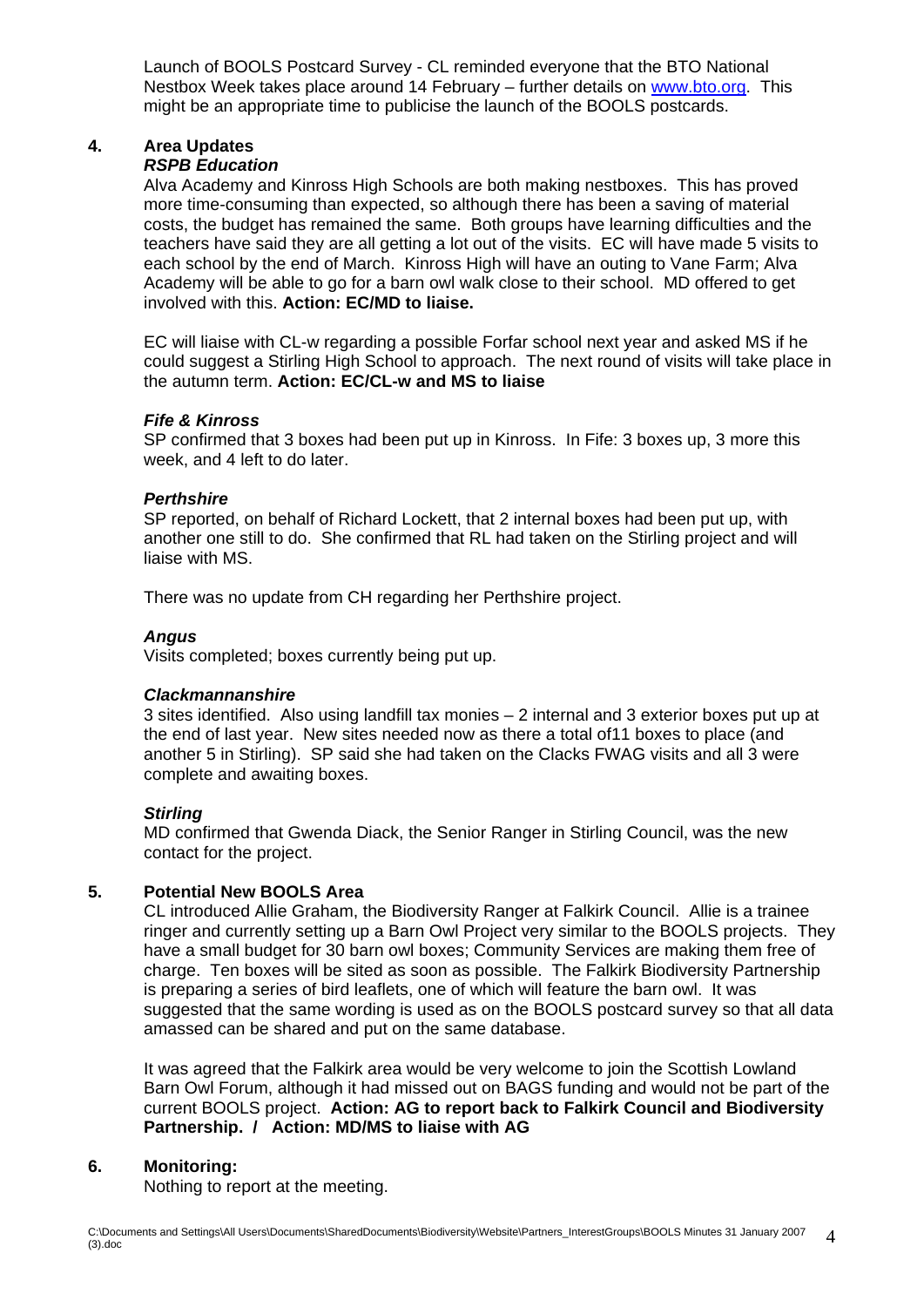# **7. Any Other Business**

CL had just received the official logos for the Scottish Biodiversity Week (19 – 27 May) and will circulate the e-mail and logos to BOOLS members. She encouraged everyone to use the Week as an opportunity for circulating press releases, running events, etc. Further details will be available via [www.biodiversityscotland.gov.uk](http://www.biodiversityscotland.gov.uk/).

MD said that Access Week (26 April to 7 May) may also be an opportunity to raise awareness about the BOOLS projects.

There was a query regarding where to send barn owl carcasses; it was thought it would be the Bob MacGowan at the National Museum of Scotland in Edinburgh. **Action: MS to confirm and let the group know.** 

MO showed the group the green waterproof material that could be used on top of barn owl nestboxes; it is currently used in most timber-framed house construction. **Action: MO to ask Willie Irvine the name of the material.** 

# **8. Date of Next Meeting**

MD and GH agreed to host the next meeting at Clackmannanshire Council, Room 56, Lime Tree House, Castle Street, Alloa, Clacks – 11.00am, Thursday,  $26<sup>th</sup>$  April; directions will be given with the next Agenda.

# **APPENDIX 1**

# **Treasurer Report:**

- 1.  $1^{st}$  Claim = 0
- 2.  $2^{nd}$  Claim = full £12114
- 3. Have £404.28 left to spend as a result of a combination of:
	- £800 for newsletter delayed to year 2
	- £1475 spent on boxes in year 1, originally in year 2
	- All 4 Local Authorities finding funding in year 1 (budgeted for 2 in year 1 and 2 in year 2)
	- Extra £500 from Fife
	- Survey cards cost £200 more
	- Volunteer expenses £100 more (paid at 20p per mile rather than 40p mile, as used volunteer expenses guidance elsewhere. And needed to spread a little thinner!)
- 4. Suggest we spend extra money as follows (will need invoices by mid March)
	- Save remainder of Mikes boxes to after March (did originally suggest 6 but can't due to minimum order from envisage)
	- £350 10 boxes (8 minimum order from Envisage)
	- £55 left for money for fixings (Shirley asked for this)
	- Total £405
- 5. Next years costs are currently over by £544.98 this will be reduced by £405 see point 4. Suggest we also forget reprint of survey cards seeing as we got 17000 for money, saving £400. That will leave £260.02 left for extra fixing costs and volunteer expenses.

# **Appendix 2 Next Years Work Programme:**

3 FWAG Clacks Visits 5 more boxes from Mike for Clacks / Stirling (if go ahead with point 4 above) Newsletter from Clacks and Stirling (deadline to be agreed) 5 FWAG Stirling Visits FWAG Farm Event in Clacks/Stirling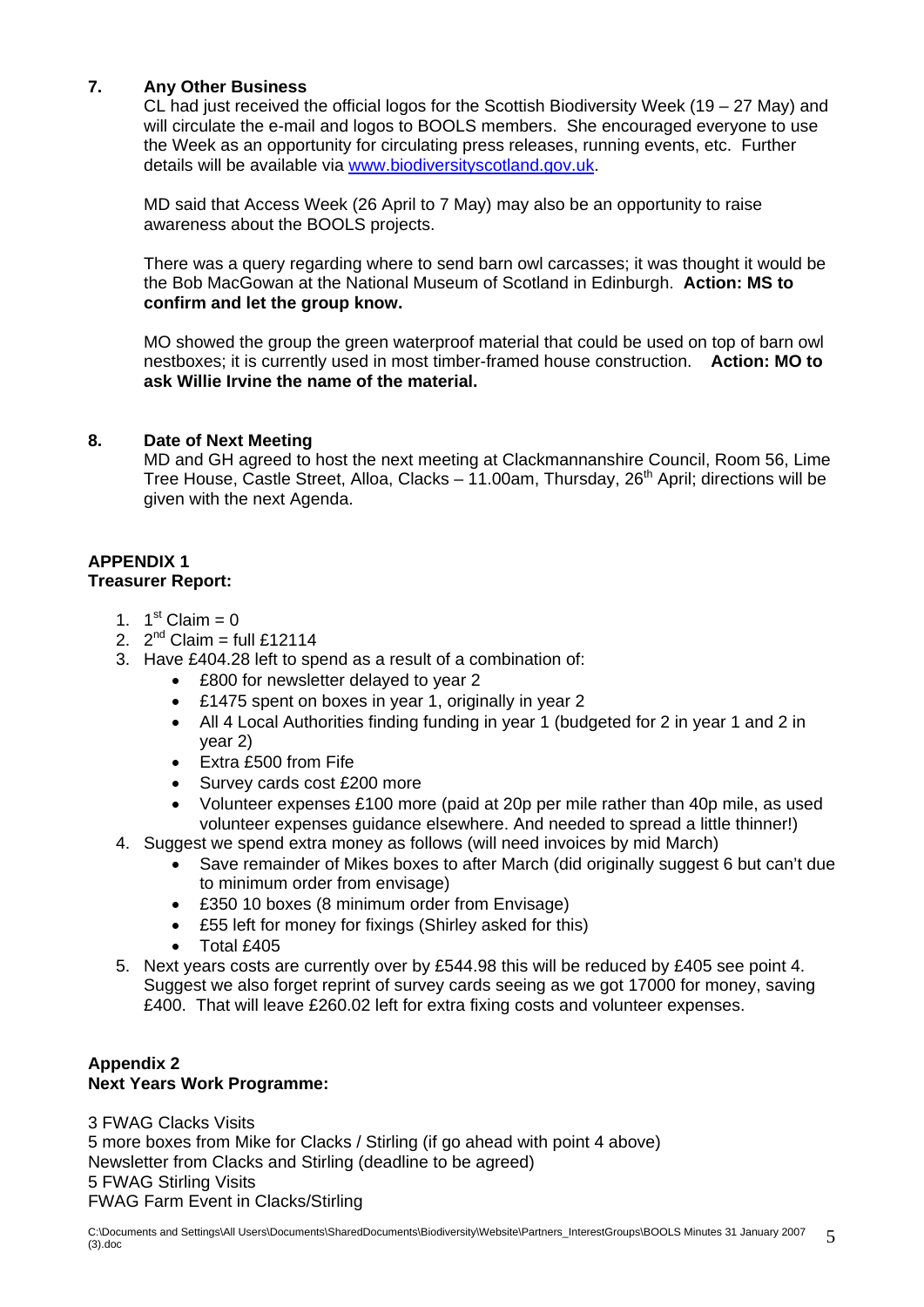RSPB School in Stirling (Clacks this year)

8 FWAG Farm visits in Fife 3 FWAG Farm Visits in Kinross FWAG Farm Event in Fife/Kinross (paid for already) RSPB School in Fife

Circulation of survey cards and posters (PDF available?) 8 FWAG Visits in Angus 2 FWAG Visits in Perth 3 SAC Visits in Perth RSPB School in Angus (Kinross this Year) Newsletter from Fife and Tayside (deadline to be agreed)

For Grant also require: Copies of all articles in the press and newsletter articles too please! Copy of confirmation of additional funding – Russell Trust & SAC?

| Name                    | Organisation                                                 | <b>Contact Details</b>                   |
|-------------------------|--------------------------------------------------------------|------------------------------------------|
| <b>Tayside Area</b>     |                                                              |                                          |
| <b>Catherine Lloyd</b>  | <b>Tayside Biodiversity</b><br>Partnership                   | tayside.biodiversity@ukf.net             |
| <b>Elspeth Christie</b> | <b>RSPB</b>                                                  | Elspeth.christie@rspb.org.uk             |
| Carol Littlewood        | <b>Angus FWAG</b>                                            | Angus@fwag.org.uk                        |
| <b>Richard Lockett</b>  | <b>Perth FWAG</b>                                            | perth@fwag.org.uk                        |
| <b>Christine Hall</b>   | <b>SAC</b>                                                   | c.hall@ed.sac.ac.uk                      |
| <b>Shirley Paterson</b> | Fife & Kinross FWAG                                          | Shirley.paterson@fwag.org.uk             |
| Alan Leitch (Angus)     | <b>Licensed Worker</b>                                       | alan.leitch@rspb.org.uk                  |
|                         |                                                              |                                          |
| Fife                    |                                                              |                                          |
| Julie Horsburgh         |                                                              | Julie.Horsburgh@fife.gov.uk              |
| <b>Elspeth Christie</b> | <b>RSPB</b>                                                  | Elspeth.christie@rspb.org.uk             |
| <b>Shirley Paterson</b> | Fife & Kinross FWAG                                          | Shirley.paterson@fwag.org.uk             |
| <b>Mark Oksien</b>      | <b>Licensed Worker</b>                                       | markoksien@btinternet.com                |
| Willie Irvine           | <b>Licensed Worker</b>                                       | $n/a - via$<br>markoksien@btinternet.com |
| <b>Keith Cohen</b>      | <b>Barn Owl Conservation</b><br>Network (Fife Local Adviser) | bats@keithcohen.co.uk                    |
|                         |                                                              |                                          |

#### **UPDATED CONTACT DETAILS** *(please advise CL if there are additional names to add to this list)*